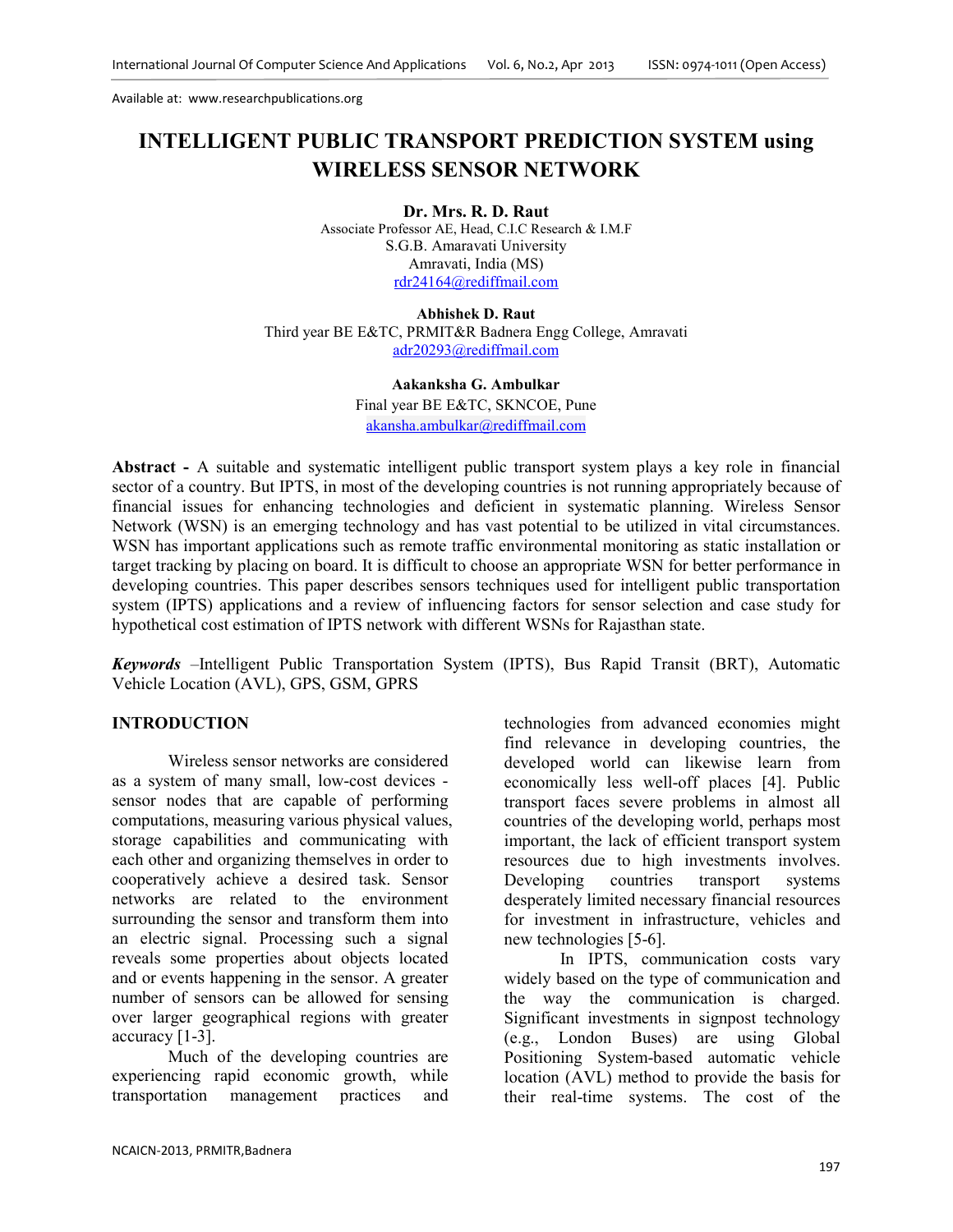underlying technology varies from \$100 per vehicle to more than \$7,000 per vehicle. The cost of providing the real-time information in addition to AVL technology ranges from under \$100,000 for a 156- bus system to \$46.5 million for a system with 5,700. Operating and maintenance (O&M) costs vary widely among systems, with the highest costs being noted for those systems that use cellular digital packet data communications technology to transmit the information [7].

98 B-Line buses are equipped with on-board GPS units, tied AVL system, as well as an onboard computer. The total cost of the central and onboard DGPS based AVL equipment and associated installation, acceptance, documentation and training costs for the transit management system was \$ 4.0 million, comprising \$2.8 million for the central system, \$500,000 for supply and installation of vehiclemounted hardware in the 28 buses, and approximately \$600,000 for radio communications and project management. On Board Transit Management System Cost per Vehicle is \$18,000 [8].

These systems are very costly for developing countries to introduce in their BRT systems. WSN plays a major role in IPTS, so selection of WSN in IPTS should be considerable.

# **IPTS APPLICATION CATEGORIES**

Following are IPTS application categories, which are widely used in BRT, as shown in figure 1.

Traveller Information Systems –

- . Traffic density information systems
- . In-Terminal Transit Information Systems
- . In-Vehicle Transit Information Systems



## **Figure 1: IPTS Application Categories**

Fleet Management Systems -

- . Bus Arrival Prediction systems
- . Automatic Passenger Counters
- . Traffic Signal Priority Systems
- . Geographic Information Systems
- . Bus stops Communications Systems
- . Automatic Vehicle Location Systems

Electronic Payment Systems -

. Smart Cards

. Fare Distribution Systems

- In-Vehicle Safety systems -
- . Collision Avoidance systems
- . Pile-up avoidance systems
- . Vehicle Route diversion Detection systems

# **SENSORS TECHNIQUES IN ITPS**

1. **Static Sensor Based WSN** - In these techniques, sensors are statically installed on or by the side of road from where sensors will collect various vehicles or road related information. High accuracy for vehicle detection can be achieved through these techniques, but main drawbacks are maintenance and repair costs and disruption of traffic for installation and repair.

a) **Multi Media based WSN** - Video surveillance has been projected to enable tracking and monitoring of events in the form of multimedia such as audio, video, and imaging. APTA proposed a system [9] in which closedcircuit television (CCTV) cameras, occasionally equipped with microphones which enable a central dispatch and or control centre to remotely monitor vehicles, stations and guide ways [10].

b) **Magnetic and acoustic based WSN** – Several organizations have developed magnetic guidance systems for BRT [11]. A system proposed [12], in which Vehicles are detected by measuring the change in the Earth's magnetic field caused by the presence of a vehicle near the sensor. Two sensor nodes placed a few feet apart can estimate speed. An experiment performed in 2004 [13], for traffic measurement in freeways

NCAICN-2013, PRMITR,Badnera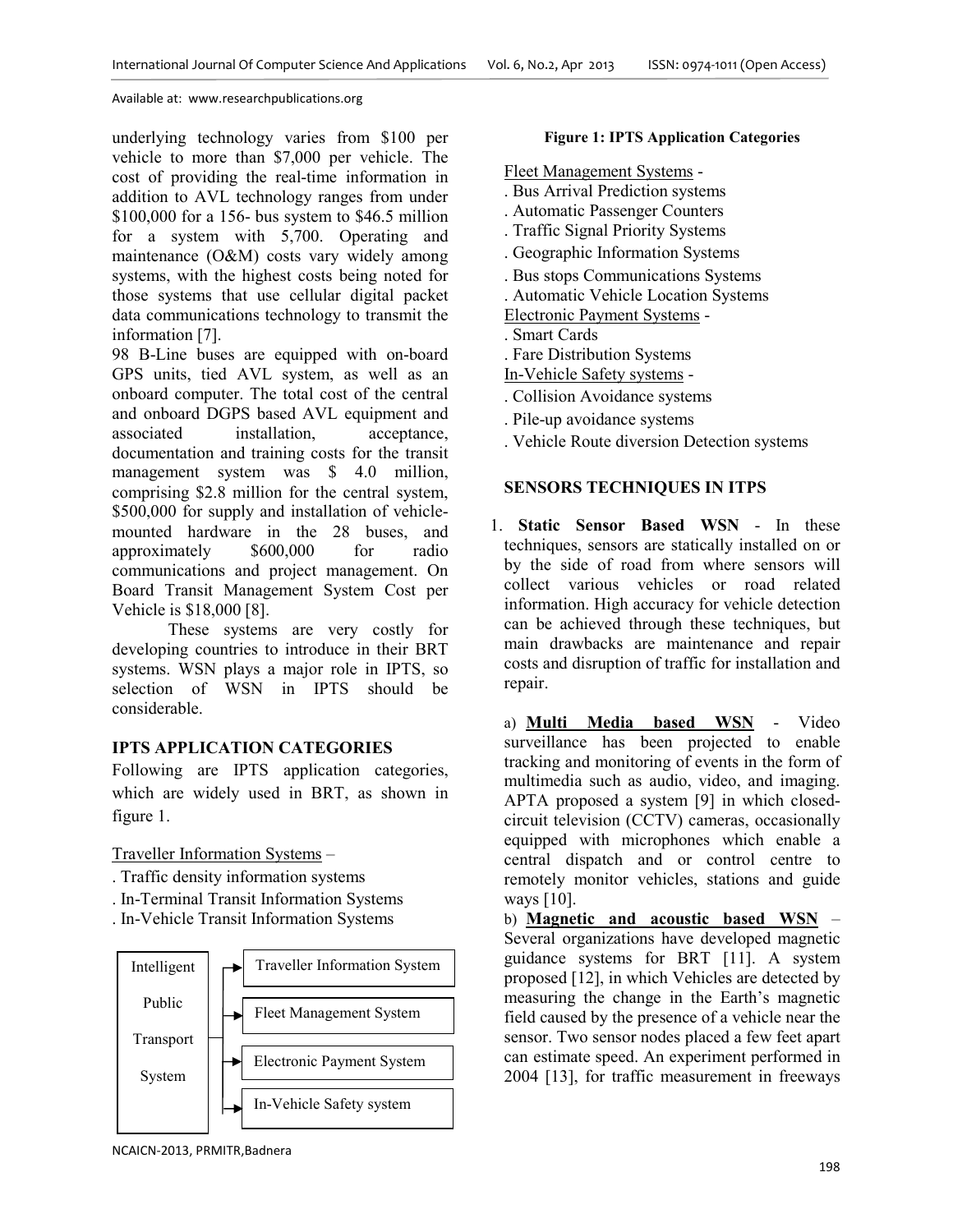and at intersections. These sensors deployed by the side of the road to be monitored [14-15].

- c) **Inductive loop based WSN** Several parameters of the road traffic are accomplished by inductive loops placed under the pavement. These inductive loops allow monitoring passed vehicle [16].
- **2. Mobility sensor based WSN -** In these techniques, where sensors are on board with the moving vehicles. These techniques are highly reliable and accurate. Main disadvantage are high cost devices and high power consumption.

There are following types based on mobility sensing:

**RFID based WSN** - In 2010, Hatem et. al. [17- 19], came up for real-time tracking and identification for bus management system using RFID, to overcome limitation of GPS and CCTV technologies.

**RF based WSN** – In 2012, a research purposed that is based on low cost and low range RF receiver and transmitter module [20]. A system introduced which comprises of a wireless sender-receiver pair across a road, based on exploiting the variation in wireless link characteristics when line of sight conditions between a wireless sender and receiver vary.

- a) **GPRS/GSM Based WSN** Location area update service technology based traffic information system relies on the cellular network data reported by mobile phone to position accurate location and solved the problem of mobile objects management. GPRS/GSM also used in monitoring the time of bus arrival, departing from the bus station and reporting stations name automatically.
- **b) GPS** In IPTS applications, GPS is very popular and efficient WSN.

# **INFLUENCING FACTORS FOR SENSOR SELECTION IN IPTS**

Cost - Wireless sensor networks consist of a number of sensing nodes which are distributed in a wide area, the cost of a single node is very important to justify the overall cost of the networks. As a result, the cost of each sensor node has to be kept low. For example, In Similar

functionalities system, it is unreasonable to put a \$100 GPS receiver which can be replacing by \$10 RF receiver and transmitter module for vehicle tracking system.

**Latency and Precision** - Latency decides system performance by forwarding the data in heavy load traffic in a public transportation system. Precision is defined sensing error rate with respect to an external standard. The precision might be as fine as data collection and processing in microseconds or as course as seconds.

 **Energy Utilization** – Sensor selection also depends on utilization of sensor energy for performing a task with efficient coverage. Every node uses some energy for activities like sensing, processing, monitoring, storage and communication.

**Synchronization** - Some synchronization schemes require extra, energy-hungry equipment (e.g., GPS receivers) others may have practically no energy impact (e.g., in RF based WSN, listening to present packets already being transmitted for other reasons).

**Scalability**- sometime network area is dynamic, it changes depending upon the user requirements. The number of sensors in a region can be used to indicate the sensor node density. The sensor node density depends on the application in which the sensor nodes are deployed. All the sensor nodes in the network area must be scalable or able to adjust themselves to the changes in the network conditions.

# **CASE STUDY OF RSRTC, INDIA**

This research paper discusses, case study for approximate estimation of different implementation of WSN on Rajasthan State Road Transportation Corporation, India. Following calculations made on existing RSRTC bus stands and buses for year 2011. There are three different WSN cases (GPS, GSM and RF transmitter and receiver (Tx/Rx) with GPRS. The application of ITPS to predict bus arrival time and bus stop communication system is developed.

# In case if GPS WSN use –

RSRTC has 1350 bus stands and 4476 buses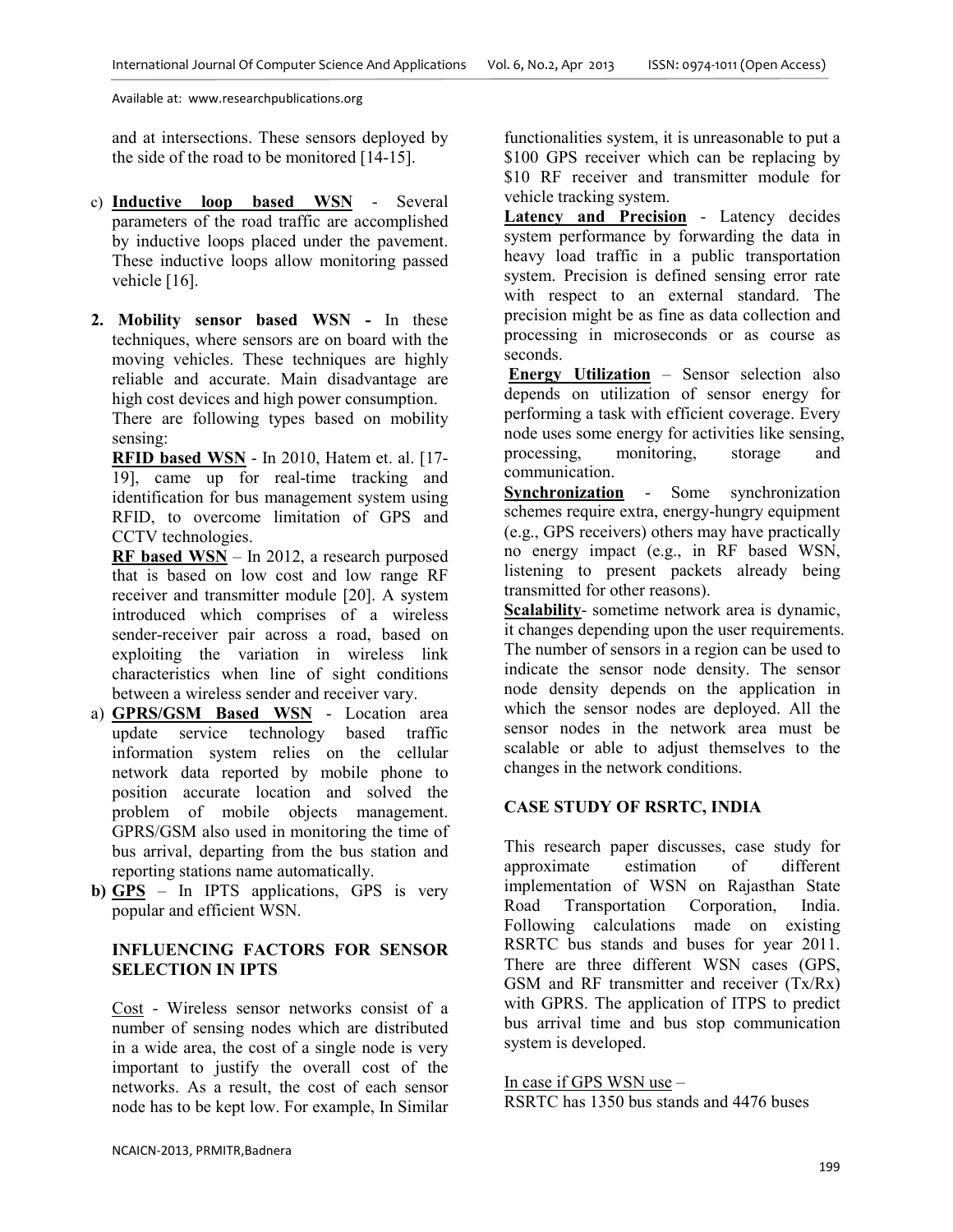One GPS receiver cost  $= 2500 \text{ INR}$  [33] All buses require GPS  $= 4476x2500$  $Total = 1.11,90,000 \text{ INR}$ In case if GSM WSN use – RSRTC has 1350 bus stands and 4476 buses One GSM modem cost  $= 1500 \text{ INR}$  [34] Total All stands and buses require GSM modem  $=$  (1350+4476) X 1500  $Total = 87.39.000 \text{INR}$ 

Note: GSM/GPRS has monthly cost which has to be multiplied by 5826 (1350+4476). If network nodes has Combination of GPS and GSM/GPRS WSN then total expenditure will be 1,99,29,000 INR.

In case if RF Tx/Rx WSN use –

RSRTC has 1350 bus stands and 4476 buses. One pair low range RF Tx/Rx cost

|                                        | $= 350$ INR [35]  |
|----------------------------------------|-------------------|
| All buses require Tx/Rx                | $= 4476x350$      |
|                                        | $= 15,66,600$ INR |
| All stands require $Tx/Rx = 1350x1500$ |                   |
|                                        | $= 20,25,000$ INR |
| (Long range RF Tx/Rx or GPRS cost is   |                   |
| approximate same)                      |                   |
| Total                                  | $= 35,91,600$ INR |
|                                        |                   |

Note: GPRS has monthly rental cost but in RF Tx/Rx WSN based system monthly cost is multiplied by 1350 (not 5826). It is observed from total cost estimation, that RF Tx/Rx WSN has lowest cost among other WSNs. So, for same application of IPTS RF based WSN node can be a better option for deployment.

**Table 1: RSRTC data on IPTS expenditure** 

| Year           | Total<br>investment<br>(Technologies<br>$&$ engineering<br>works)<br>(In Lac INR) | Expenditur<br>(On<br>e<br>improve<br>IPTS)<br>From total<br>$(\ln$<br>Lac<br>INR) | Percenta<br>ge<br>$(\%)$ |
|----------------|-----------------------------------------------------------------------------------|-----------------------------------------------------------------------------------|--------------------------|
| $2011 -$<br>10 | 141.96                                                                            | 36.69                                                                             | 25.85                    |
| 2010-<br>09    | 100.70                                                                            | 10.48                                                                             | 10.41                    |

From table 1 it is seen that, in year 2010-11, RSRTC's total investment on technologies and engineering works was 141.96 Lac INR. In this amount, 25.85% expenditure means 36.69 Lac INR invested on improve IPTS for providing better services and facilities to passengers. In year 2010-11, RSRTC's total investment on technologies and engineering works was 100.70 Lac INR. In this amount, 10.41% expenditure means 10.48 Lac INR invested on improved IPTS.

Hence, Selection of WSN in IPTS plays an important role. So selection of WSNs should be in range of capital allocation for IPTS improvement.

# **ANALYSIS AND DISCUSSION**

In this research paper, most of the performance evaluation with existing systems for wireless sensor networks that include static and mobility based WSN are presented. The first and foremost decision need to be made is whether to select WSN is making fulfillment based on requirements and constraints. From the case study of RSRTC, we justified that cost estimation vary with different WSN usages for same IPTS applications. In developing countries, where system involves low cost sensor, can simulate network with thousands of nodes and gives satisfactory results. The time, effort, maintenance and resources required should be least. Unfortunately, for GPS based solutions have not feasible in the IPTS for developing countries because:

- In a network, GPS production cost factor and large number of nodes is an important issue.
- The power consumption of GPS will reduce the effective operability duration and also reduce the battery life of the sensor of the entire IPTS network.
- Sensor nodes are essential to be small in size but the size of GPS and its antenna increases the sensor node form factor.
- In the presence of mountains routes, dense forests routes, indoor environments or other obstacles that can block the line-of-sight from GPS satellites, GPS cannot be implemented due to signal fading.